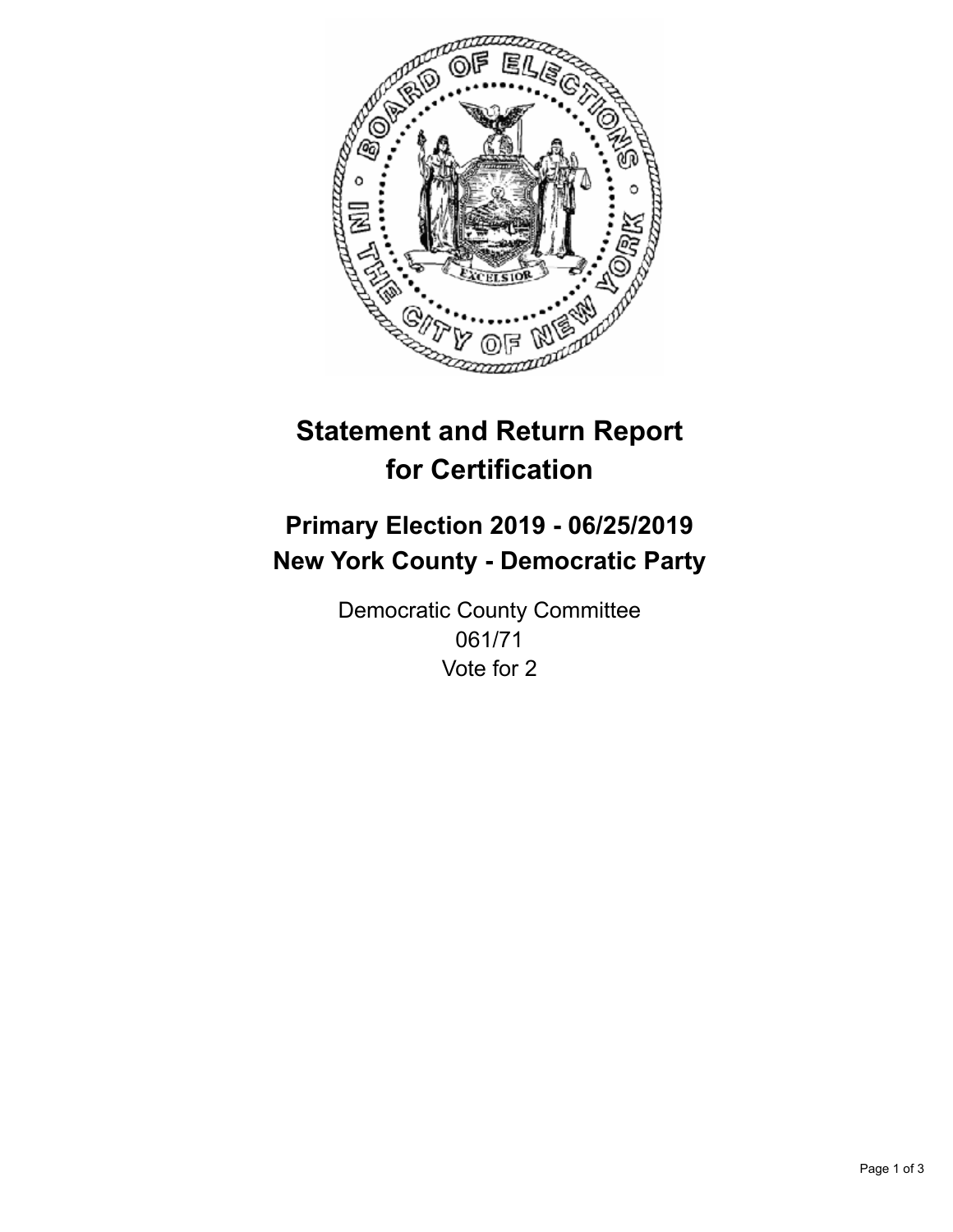

## **Assembly District 71**

| PUBLIC COUNTER                                           | 11 |
|----------------------------------------------------------|----|
| MANUALLY COUNTED EMERGENCY                               | 0  |
| ABSENTEE / MILITARY                                      |    |
| AFFIDAVIT                                                | 0  |
| <b>Total Ballots</b>                                     | 12 |
| Less - Inapplicable Federal/Special Presidential Ballots | 0  |
| <b>Total Applicable Ballots</b>                          | 12 |
| ROBERTA TOURNOUR                                         | 3  |
| <b>JESSICA POGGI-KREKELER</b>                            | 0  |
| AYISHA G. OGLIVIE                                        | 9  |
| <b>Total Votes</b>                                       | 12 |
| Unrecorded                                               | 12 |